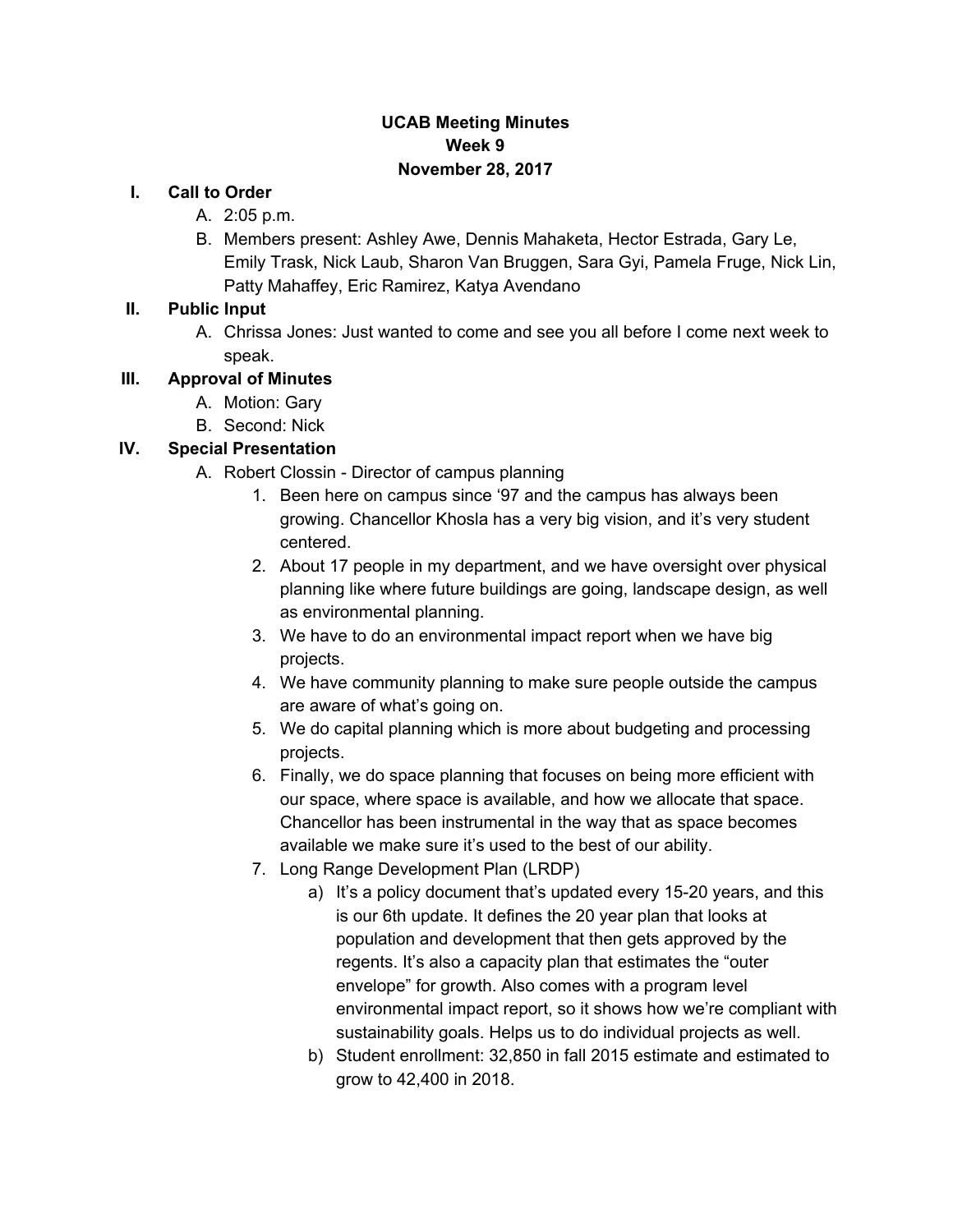- (1) Looking at about 8 colleges as well as growth in staff and faculty.
- c) 15.7M sq. ft. in fall 2015 and the estimated growth is +8.6M
- d) 14,500 beds for fall 2015 baseline and want to increase to 30,000 + beds for 2018 LRDP
	- (1) We're aiming to do a housing project every year.
	- (2) The more housing supply we have, the better we can address rooms with triples and doubles.
- e) Development strategies
	- (1) Housing
		- (a) Development of additional housing is a campus and system wide priority.
		- (b) Aiming to be a campus where you don't have to drive.
		- (c) Commuting times adds to regional greenhouse issue so it's a big part of the strategy to not have that.
	- (2) Retail
		- (a) Looking to have services and amenities to support growing population.
			- (i) Looking at what can we add to the campus to improve it.
	- (3) Looking at space
		- (a) How to better optimize space and repurpose it
		- (b) Renovate labs
		- (c) We have about 16M sq. ft. so it's about how we want to use it.
	- (4) Remove obsolete buildings and redevelop low density areas
		- (a) We have 1200 acres on this campus, and we're focused on more lower density areas like Mesa Housing.
- f) Construction Projects
	- (1) Biological and physical sciences building
		- (a) Will be completed in fall 2018
	- (2) Outpatient Pavilion
		- (a) Located on East campus and is pretty much completed
	- (3) Center for Novel Therapeutics
		- (a) Research building focused on therapeutics
	- (4) Mesa Neuva Housing
		- (a) Recently completed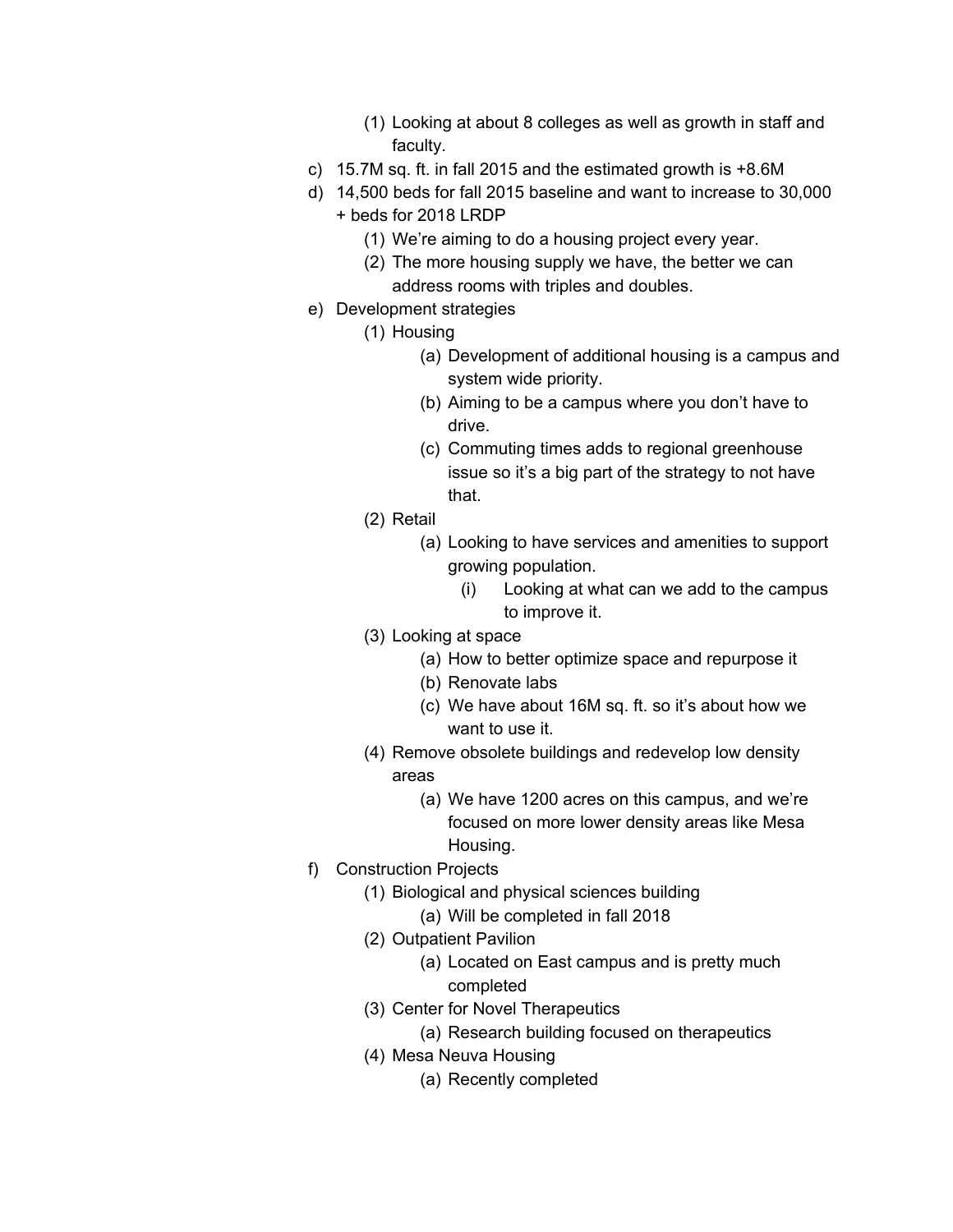- (b) Gives you a feeling of the density and the way it can be built in the right way
- (c) 850 microunits and they're about 250 sq. ft. each
- (d) Emily: Is all of that graduate housing?
	- (i) Yes
- (5) Gilman Drive Bridge
	- (a) This is the arched bridge, and it won't have ramps on the freeway but it will connect our campus.
- (6) Osler Parking Structure
	- (a) About 1350 spaces
	- (b) Looking to be completed by August 2018
- (7) Light Rail Transit
	- (a) This is all of the columns on campus.
	- (b) 2 stations directly on campus
	- (c) Station at La Jolla Village Square that will have parking
	- (d) Station at VA hospital
	- (e) Station in Pepper Canyon
	- (f) Station on East campus near Preuss school
	- (g) Exit campus on Genesee and ends at UTC mall with a station on Executive Dr.
- (8) Genesee Avenue Bridge Improvements
	- (a) 10 lanes
	- (b) New on and off ramps
	- (c) Last piece connects a bicycle bridge over Genesee, and runs along over the freeway and hits the campus on Voigt and Gilman.
- (9) Regents Road Widening
	- (a) Far east side of campus
	- (b) It'll be a 4 lane road from Genesee to La Jolla Village Drive
- g) Light Rail
	- (1) Extension of the blue line by 11 miles
	- (2) Can ride the train all the way to San Jacinto
	- (3) 9 stations along the extension
	- (4) Funded by local tax and federal funds
	- (5) At peak commute 7.5 minute headways
		- (a) Emily: Is that 7.5 minutes between trains?
			- (i) Yes
		- (b) Trains hold about 80-90 people
	- (6) Over 20,000 estimated daily boardings in 2030
		- (a) Patty: How do they estimate daily boardings?
			- (i) They have a regional traffic model.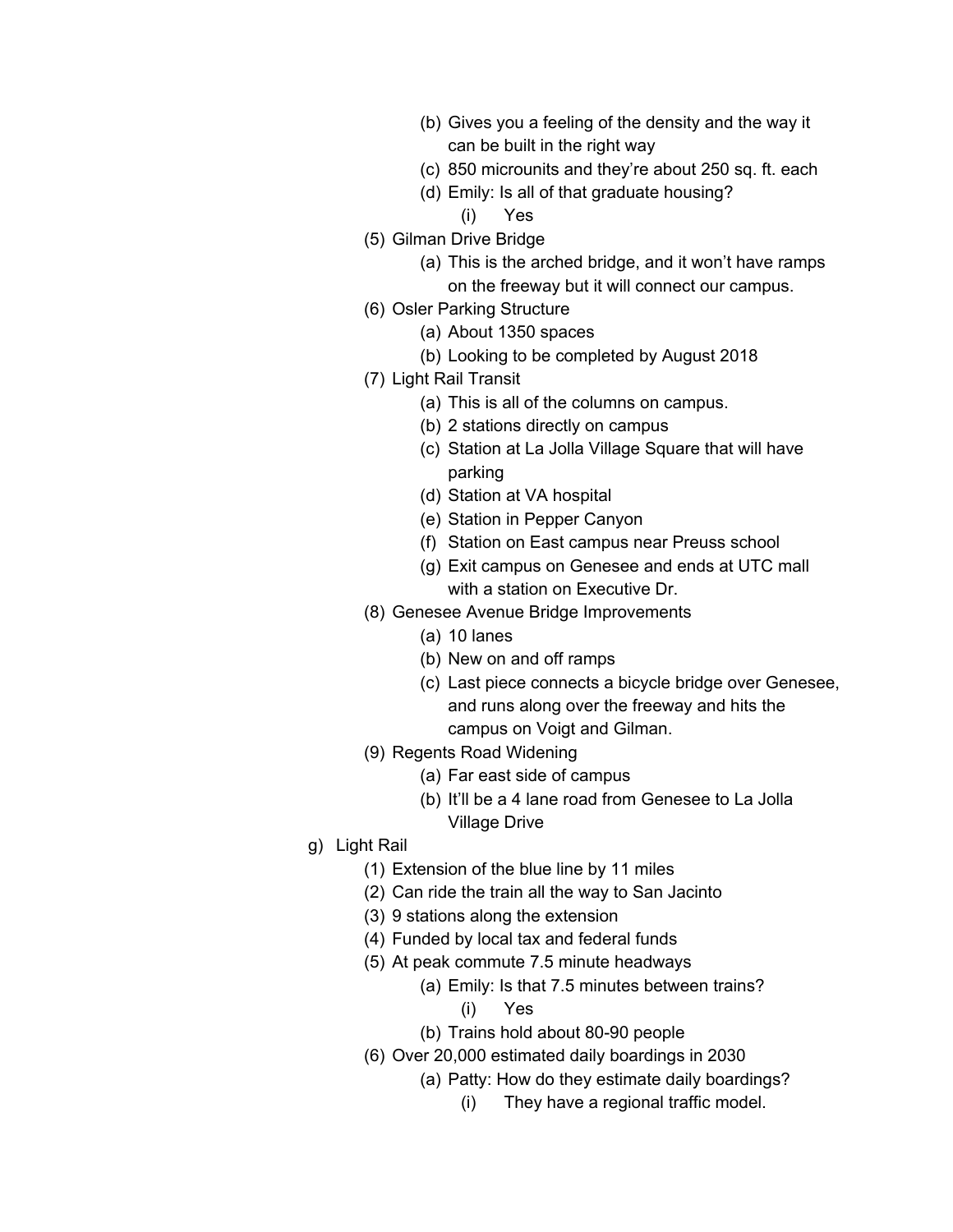- (7) Operational completement is about 2021
	- (a) Building it in 4 segments
- (8) Station is a platform station
	- (a) There's going to be a connection over the canyon which will connect Pepper Canyon hall with the middle of the campus
- (9) Pedestrian bridge over Voigt Dr. so they don't have to cross the road
- (10) Genesee bridge is open now and the bike lane comes into the campus
- (11) GIlman Bridge
	- (a) Chancellor asked us to look at branding on the bridge
- (12) Osler parking structure
	- (a) Tucked into a canyon
	- (b) About one level above grade when you come into campus
	- (c) Near where the visitor kiosk is
	- (d) Sharon: Is there a retail space there?
		- (i) No there is not.
- h) Projects in planning and design
	- (1) Mesa Nuevo West
		- (a) Grad housing
			- (b) Under construction
			- (c) 800 beds
			- (d) 80 beds are for families visiting health patients
		- (2) Mesa Neuvo East
			- (a) About 1400 beds
			- (b) Also grad housing
		- (3) Faculty and Staff Housing
			- (a) Mixed use
			- (b) The ground housing will be groceries and fitness, so overtime the Mesa graduate housing will grow.
			- (c) Sharon: Do you know how many units it will be?
				- (i) About 1600 units
		- (4) North Torrey Pines Living & Learning Neighborhood (NTPLL)
			- (a) Been designed already
			- (b) Slated to start construction in June 2018 after graduation
			- (c) It will impact the Muir parking lots
			- (d) There will be 1200 parking spaces underground
			- (e) 2 academic buildings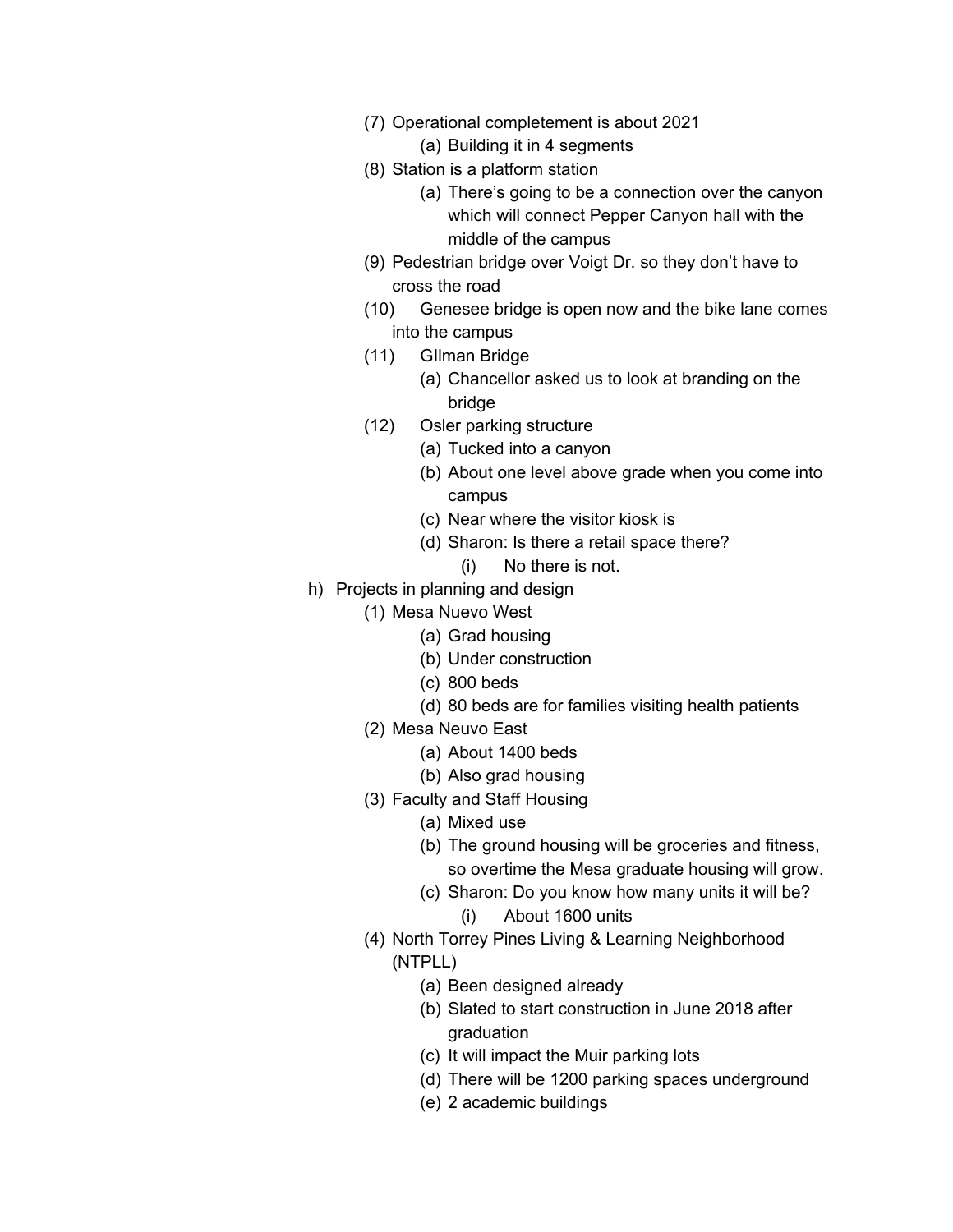- (f) 2000 undergraduate beds
- (g) Osler parking structure will be open when the Muir lots are closed
- (5) Voigt Parking Structure
	- (a) Located near the Geisel library
	- (b) Roof will be completely green
	- (c) 850 plus or minus spaces
	- (d) Hopefully open in spring of 2019
- (6) Engineering Interdisciplinary Building
	- (a) Across from Atkinson Hall
- (7) Design and Innovation Building (SME2)
	- (a) Right at the front of the new station
	- (b) It has a maker's space and future/forward type learning
	- (c) Gary: Will these be exclusively engineering spaces?
		- (i) No, this will be a space for everyone across campus. It will be a partnership. We're also looking at outdoor space to show off activity.
- (8) University Center Gateway Complex
	- (a) Adjacent to Center Hall
- (9) Ridge Walk Improvements
	- (a) South of NTPLL
	- (b) Separate bike lanes from pedestrians
	- (c) More seating
	- (d) More places to hang out and do things
- (10) Fire Station
	- (a) It's on the far north part of the campus, and will take out the tennis courts there.
	- (b) We are paying for it but the city will operate it.
	- (c) Hoping it will be operational 2022
- (11) Theatre District Housing
	- (a) Undergraduate housing
	- (b) More mixed use
	- (c) About 1800 beds
	- (d) Replace parking underground
	- (e) Potentially 7th college
		- (i) Trying to keep colleges to 4000 students
- (12) Projects at Scripps as well
	- (a) Renovating building D
	- (b) New classroom space and cafe
- i) North Torrey Pines Living + Learning
	- (1) Ground floor will have active retail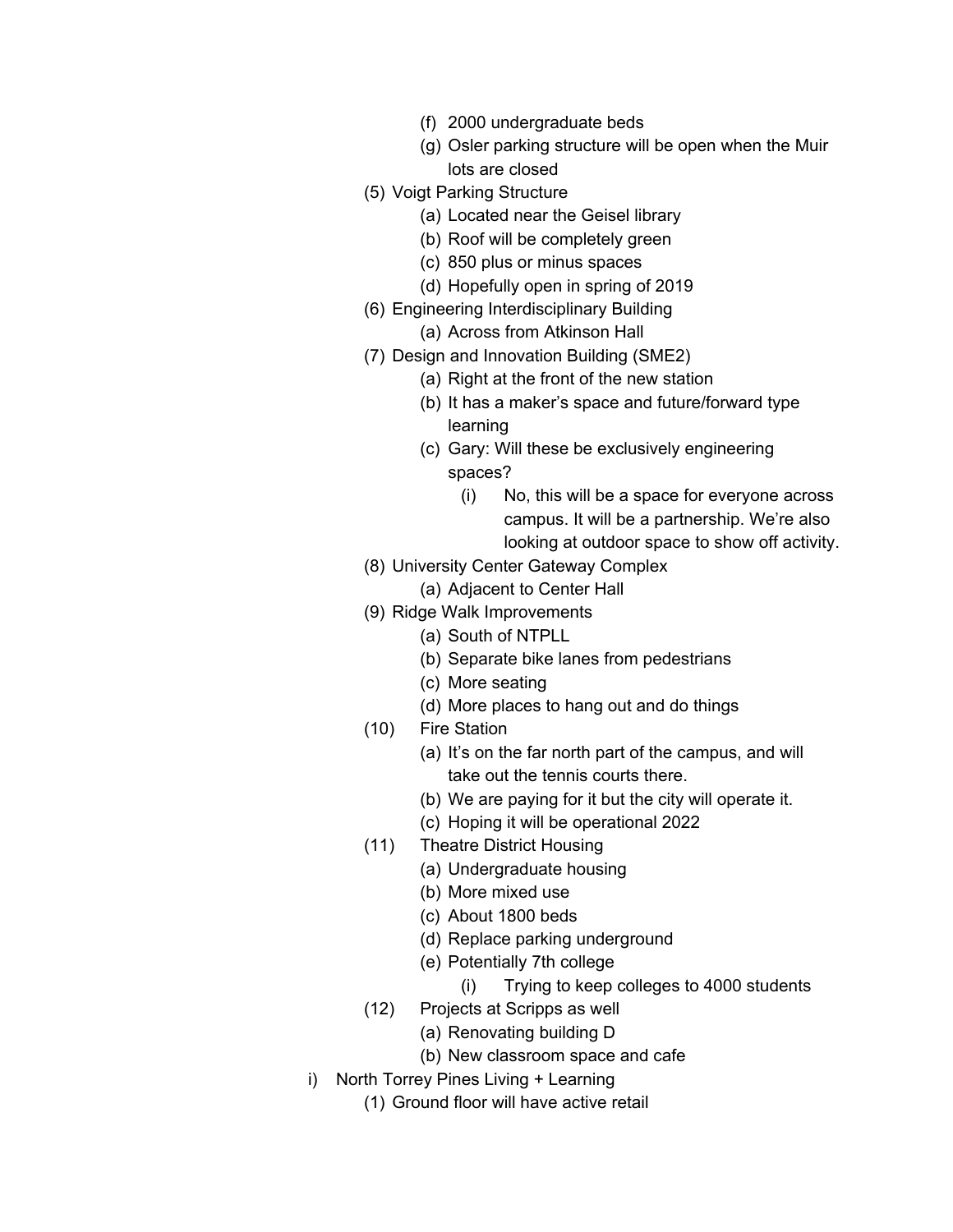- (2) 600 seat classroom building
	- (a) Largest classroom building
	- (b) A couple of other classrooms as well
- (3) Fairly significant amount of open space
- j) Triton Pavilion (TP) "Gateway"
	- (1) It will take out the 4-5 buildings right on Gilman Dr.
	- (2) Spans over Meyers Dr.
	- (3) Gateway complex new portal in the center of campus, with student-entered and campus community resources
	- (4) Building is conceptualized as 5-6 stories with up to 280,000 gross sq. ft. of space
	- (5) Welcome Center
	- (6) International Center
	- (7) Alumni and community engagement
	- (8) Health and wellness
		- (a) Student health and wellness center will go into the building, and we're looking how to program that with the Zone.
		- (b) There might be an express clinic for staff and faculty.
	- (9) University Extension
	- (10) Retail/Amenities
		- (a) Looking at how can we create things that compliment each other with everything else going on
	- (11) Administration + Support
		- (a) We want to get administration out of the very old buildings around campus.
		- (b) Create more opportunities for future redevelopment
	- (12) Open Space and Outdoor Amenities
	- (13) We're looking at how much space groups need. We'll have the architecture design firms compete over the design. They will come up with the design and the budget which will create a lot of creativity.
	- (14) Emily: has there been a discussion of retail in the new pavilion?
		- (a) Yes, we're thinking about 2 restaurants. One might be a sit down restaurant for alumni events.
	- (15) Bookstore is being reimagined, and they're downsizing. On the ground floor there will be a new bookstore 2.0.
	- (16) Timeline It will hopefully completed around fall 2021 to align with the opening of the light rail.
	- (17) There will be parking underneath the buildings.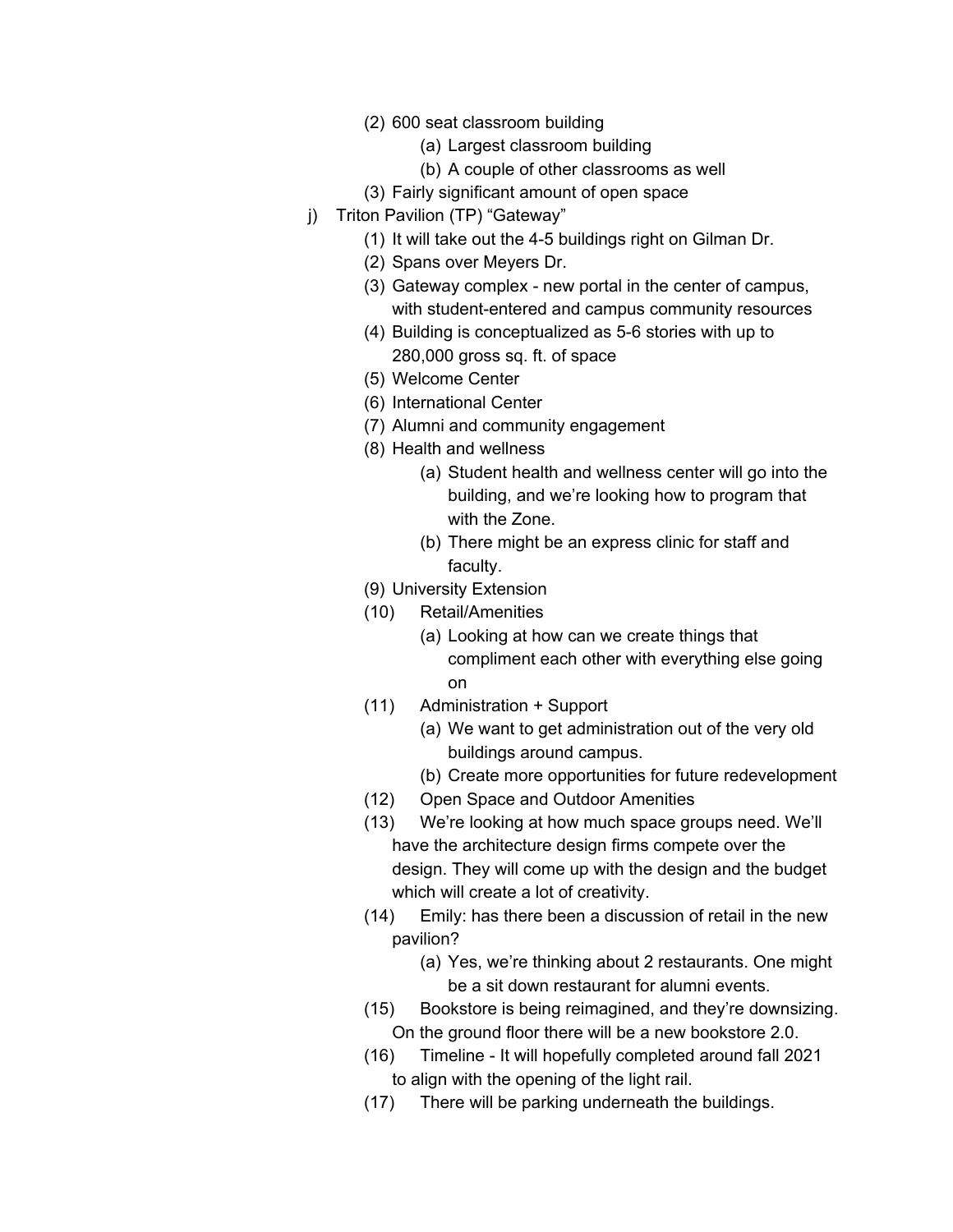- (18) Pamela: If the bookstore is downsizing what's going to happen with their space?
	- (a) The Target idea is one option that's looking to take the bottom floor. We're looking at how to best utilize the space where the bookstore is plus the first floor plus the student health building.
- (19) Emily: What about the international student space?
	- (a) It's a parking lot
	- (b) The long term plan would be to look at that space as open space.
- (20) Patty: What's the procedure of the reassignment of the alumni space?
	- (a) We're getting priority needs for spaces.
	- (b) When North Torrey Pines opens and Gateway opens there will be a lot of space that opens up.
- (21) Patty: Is pepper canyon hall a transitional space?
	- (a) Yes, there is space that will open up in Pepper Canyon hall.
- (22) Eric: How will the vacancies affect PC and how can we mitigate the chaos of chopping up of the space?
	- (a) We have to be cautious with the space and communicate effectively with others.
	- (b) Spaces are now opening up, so now we're going through the process to see what certain spaces could be used for.
- (23) Sharon: What would the students, especially this board's role be, in reaching out to you if they desire some of these future spaces?
	- (a) Have a discussion about it. As campus planning we take input and put things on the table and look at what is the best for the campus. We'd love input from you all.
- (24) Emily: Would the health center be demolished?
	- (a) The building has been expanded over time so the northern portions are in good shape. The southern portions need some help. We think it's a good space to have. We're looking at what good programs can go in there.
- (25) Ashley: Is there any room to put a arboretum somewhere?
	- (a) There is land to do something like that, but it's very resource intensive and requires upkeep and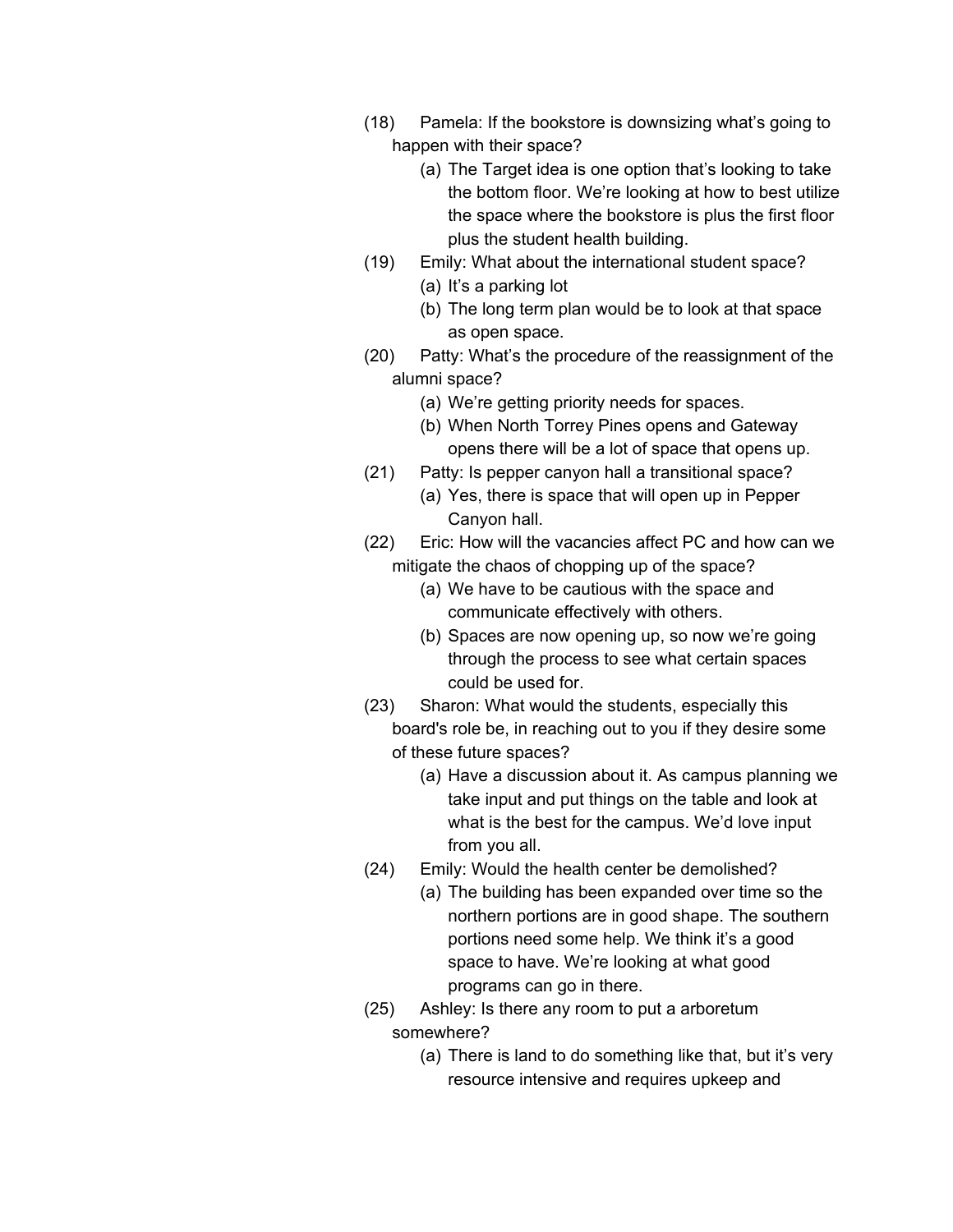maintenance. A lot of folks are interested in it but it's the mechanics of it that we're worried about.

- (26) Dennis: What are some ways to offset the parking situation during all of these new projects?
	- (a) Osler structure will be open and we're developing Voigt structure. We also do have surface lots like the parking at Gliderport, although we gave to increase access to those though.
- (27) Dennis: What is going to be done about the security and safety of students with regards to the new light rail and the influx of people on campus?
	- (a) We have a security group with campus police, so they're developing MOU's with how they will operate and maintain everyone's safety. They know that safety is a priority. There is also going to be a testing phase in the beginning to see how that changes how they operate.
- (28) Nick: How many spots are in the Osler parking structure?
	- (a) 1350
- (29) Nick: Will there be a pathway?
	- (a) Yes, we're going to put in a bike bypass and dirt roads.
- (30) Sharon (asking for Will): As we're improving pathways, will PC be included?
	- (a) There will be improvements. The road will be narrowed and have bikes and heads. Roads will be improved, and there could be tree planting and seeding. Our hope is that the design build team will incorporate some of those improvements in this project.
- (31) Patty: For ridgewalk, will that take out sun god? (a) It'll work it's way around it somehow.
- (32) Patty: Have we been looking at other campuses that also have a light rail to see what they've done?
	- (a) Yes
- (33) Nick Lin: Will there be improvements for short term transportation like bike routes?
	- (a) There is a bike master plan that we're implementing in pieces. Rupertus will have a bike lane.
	- (b) Nick: There definitely needs to be a bike lane from ERC to Revelle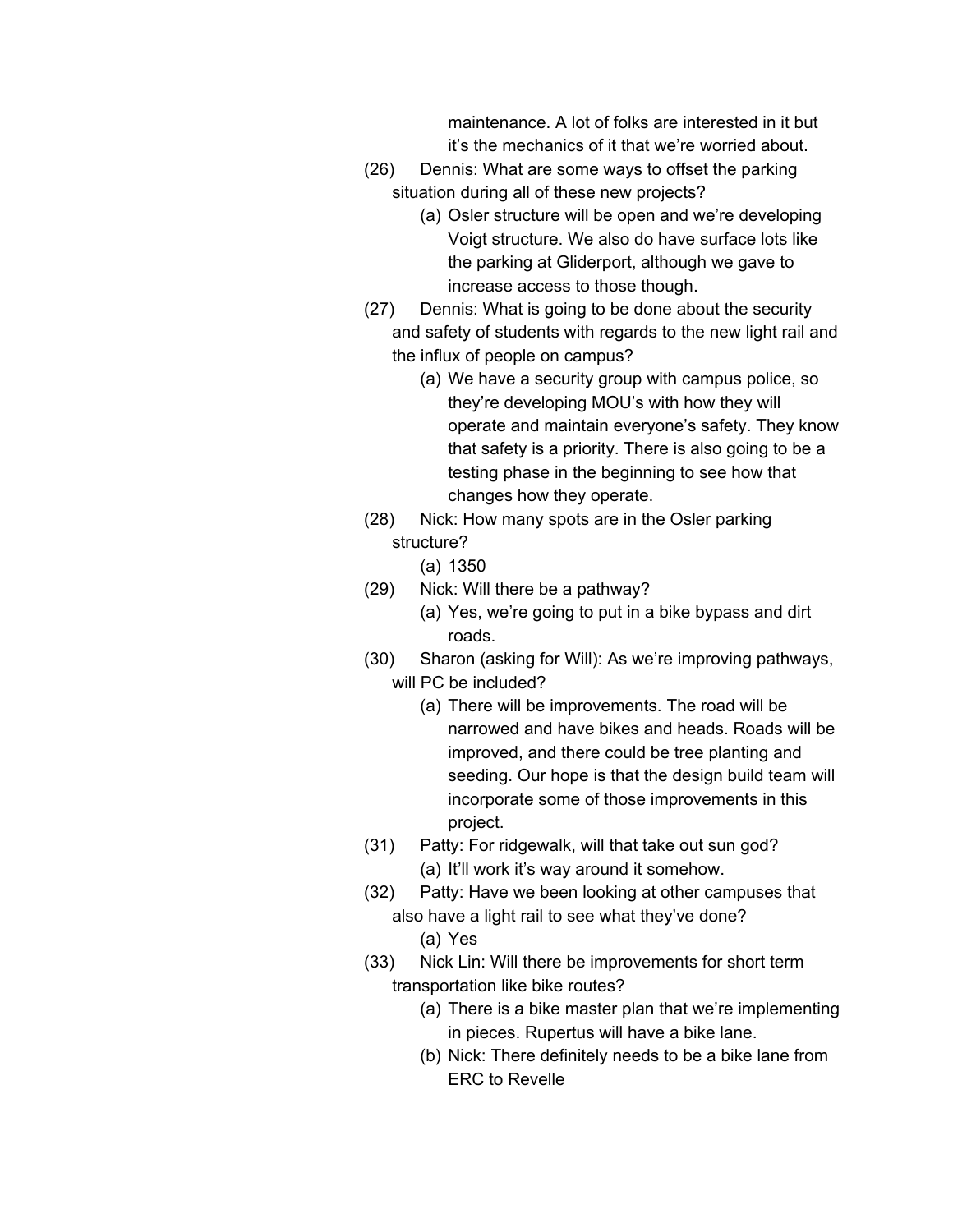- (i) We're looking to have one for the whole length of ridgewalk.
- (34) Eric: Will there be a process to acquire space for the bookstore?
	- (a) Yes there will be a process.
- (35) Sharon: How will we start that process?
	- (a) We have to start thinking about how we want to use that space.
- (36) Pamela: Will there be an expansion of the police department?
	- (a) Yes, they have plans to expand. Part of the challenge has been the hiring of the officers.
	- (b) Emily: Maybe having them on multiple spaces around campus might be nice.
- (37) Sharon: Will there be meeting rooms and event spaces in TP, and who manages those? Will students have access to them, and who will administer the leases for the retail spaces?
	- (a) There will be meeting rooms and classrrooms. I can find out how that will be utilized and managed. The retail space would probably be through real estate and operated and managed through third parties.
- (38) Nick: Green space and PC area If we're trying to expand or change PC, can we work alongside you or how do we go about it?
	- (a) Yes, we'd collaborate together. After that, we'd hire a design architect or urban designer to make it work.
- (39) Nick: If we did want to make a change, would it be after other projects or done at the same time?
	- (a) This is a public realm and open space, so we'd love to work on it.

## **V. Chair Report**

A. ACUI March 21-24

## **VI. Vice Chair Report**

A. I gave notice to the student org with the fire hazard. I also checked the student center for the Student Veterans Association claiming another student org's space. Also, most of the org rooms aren't labeled.

#### **VII. Director Report**

- A. Updates can wait till next week.
- **VIII. New Business**
- **IX. Old Business**